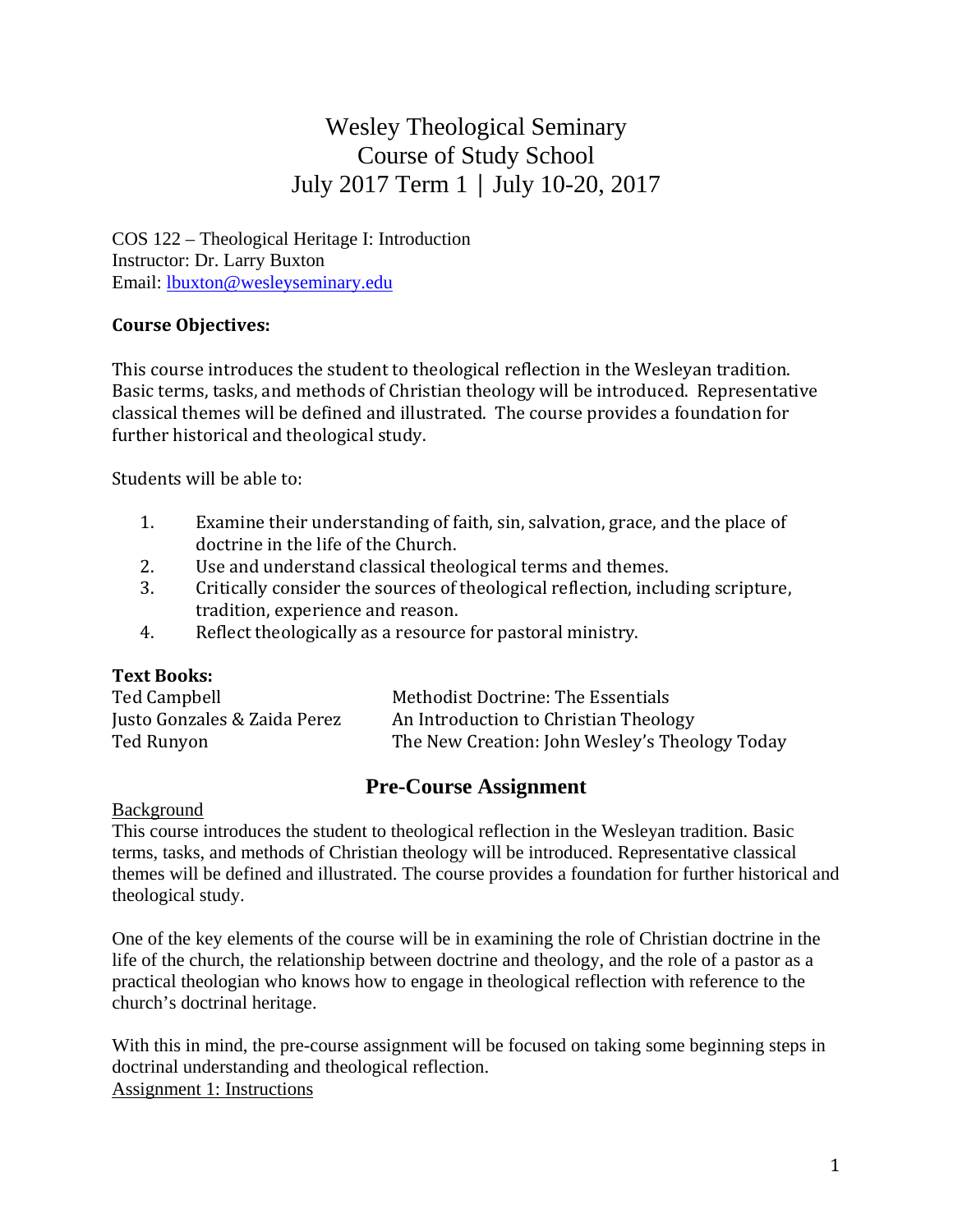The following assignment should be completed in 7-8 pages. Each question should be answered in 1 to 2 well-formed paragraphs. Students are welcome to cite biblical passages in their responses, but no citation of other outside sources is necessary. Additionally, if biblical passages are cited, they should be used judiciously and by way of example; that is, these questions are meant to be answered through reasoned responses by the student rather than by copious quotation.

Each of the questions below is intended to provoke you to think critically and reflectively about God, your experience of God, and your practice of the Christian faith. You can feel free to number the responses in your paper – 1), 2), 3), etc. – to make it clear when you move from one question to the next. For a paper of this type, no introductory or concluding paragraph is required.

Here are the questions:

- 1) Who are you? Why are you devoting your life to ministry in the church of Jesus Christ? What is your background? (Note – Asking biographical questions like these can tend to make the respondent answer in great detail. Stay to 1 to 2 well-formed paragraphs and use the discipline necessary to give a solid, but not overly long response.)
- 2) Who is God? How do we know anything definitively about God?
- 3) What was your first significant experience with God? How old were you, and what was the setting? Was it in the context of worship, personal conversation, prayer, mission, or something else? What did this experience teach you about God? What did it teach you about yourself?
- 4) Who is Jesus Christ? In your understanding, why do we say that Jesus is "truly God and truly man" in our confession? $1$
- 5) Can you testify to an experience of new birth? (This is the same thing as regeneration, being born again, or being born by the Spirit.) What was that experience like? How old were you, and in what context did it occur?
- 6) When did you begin to study the Scriptures on a really serious level? What guide or guides do you use to help you understand the Bible? What does it mean to you to say that the Bible is the word of God?
- 7) What is the purpose of prayer? What is prayer? How often do you pray, and how do you pray?

## **Guidelines**

 

The paper should be written using a 12-pt font with 1-inch standard margins. The total paper should not exceed 7-8 pages. Students should include their name in the upper-right hand corner of the paper.

<sup>&</sup>lt;sup>1</sup> Article II—Jesus Christ of The Confession of Faith, ¶104, *Book of Discipline of the United Methodist Church, 2012* (Nashville: UMPH, 2012), 71.